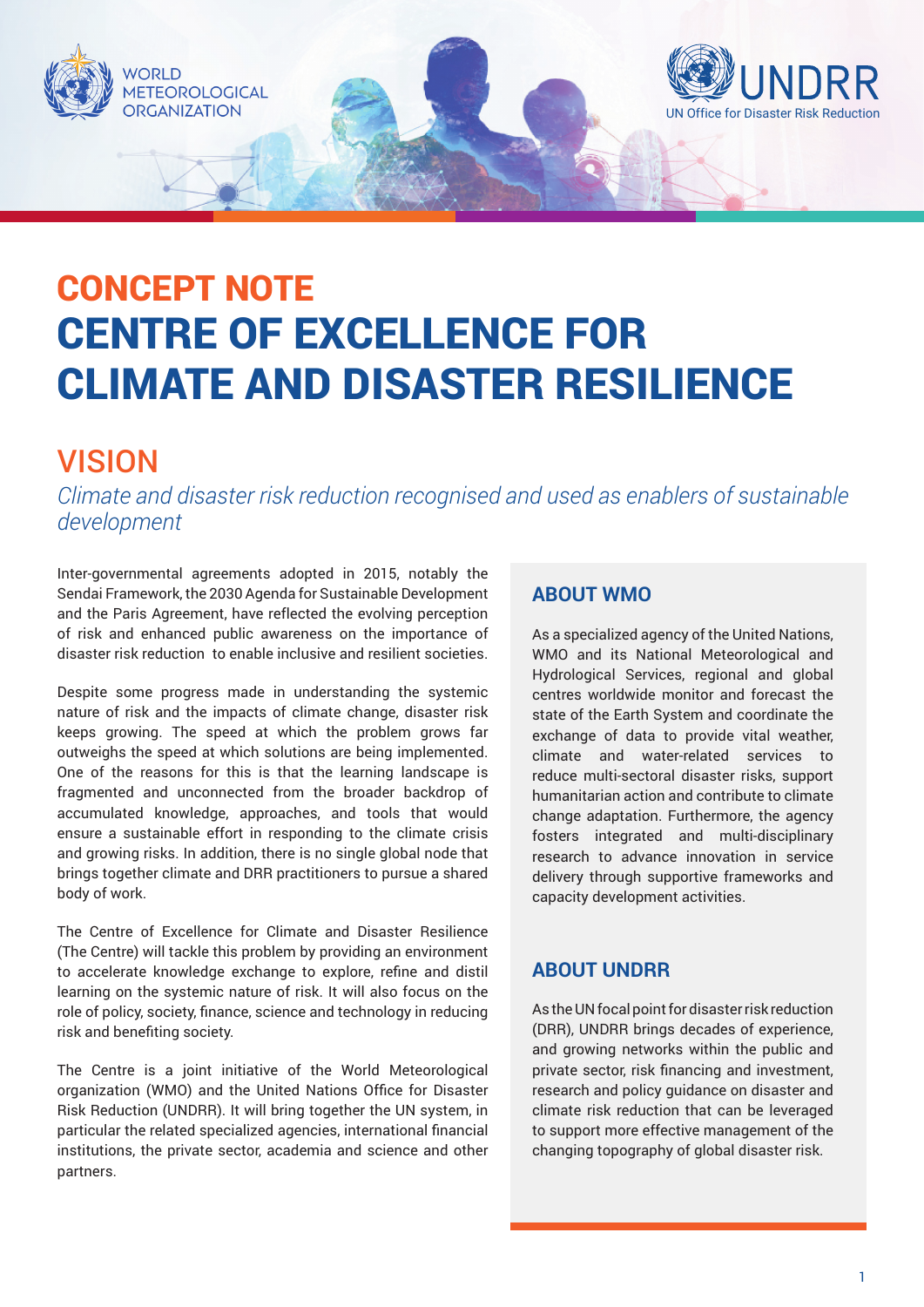## **MISSION STATEMENT:**

*To convene climate and disaster risk thought leaders and practitioners to advance science to services, joint-research, policies and capacity strengthening to achieve comprehensive disaster and climate risk management at the global, regional, national and sub-national level.*

The Centre will:

- 1. Initiate and facilitate inter-disciplinary research around key questions and data gaps related to disaster risk by convening experts from both the public and private sectors on emerging complex inter-disciplinary issues affecting social, environmental, economic, food security and financial systems at large;
- 2. Promote dissemination by partners of innovations and emerging good practices on disaster risk reduction, to produce concise, coherent, practical, actionbased methods or services tailored for application by governments, regulators, the private sector and other stakeholders, to inform and contribute to policy guidance;
- 3. Promote dissemination and use of relevant products in collaboration with leading training and education institutes and research organizations, such as UNDRR's Global Education and Training Institute (GETI), WMO Regional Centres, UNITAR, and others outside of the UN, e.g. the International Science Council and university centres;
- 4. Identify and promote capacity development activities in collaboration with appropriate institutions

#### EXPECTED OUTPUTS

- Enhanced achievement of the Sendai Framework for Disaster Reduction, the Paris Agreement on Climate Change and the 2030 Agenda for Sustainable Development.
- Accelerated practical application of good practice in multi-disciplinary systemic risk reduction by governments, the private sector and other stakeholders with focus on LDCs, SIDS and LLDCs.
- Methods and tools for the systematic cataloguing of hazard events and associated losses and damages.
- Established process for effective knowledge exchange within PreventionWeb, the WMO Global Campus and other partners' knowledge management portals.
- Emerging approaches and key scientific and socioeconomic issues relevant to reducing and managing the risks of losses and damages from climate and disaster risks in the context of uncertainties.

### THEMATIC AREAS OF WORK

The Centre will focus on cutting-edge research questions, learning, innovation, and data related to the following areas:

- 1. Urban and sector-specific resilience;
- 2. Coherent implementation of the DRR and Climate Change Adaptation (CCA) for resilient development;
- 3. Risk-informed financing and investment;
- 4. Innovative partnerships across public and private sectors;
- 5. Policy-relevant analysis and solutions to reduce losses and damages from climate change and other disaster risks and maximize the societal benefit where these conditions present opportunities;
- 6. Improving DRR for various conditions (climate, geomorphology, hydro, cities, coasts & deltas....)